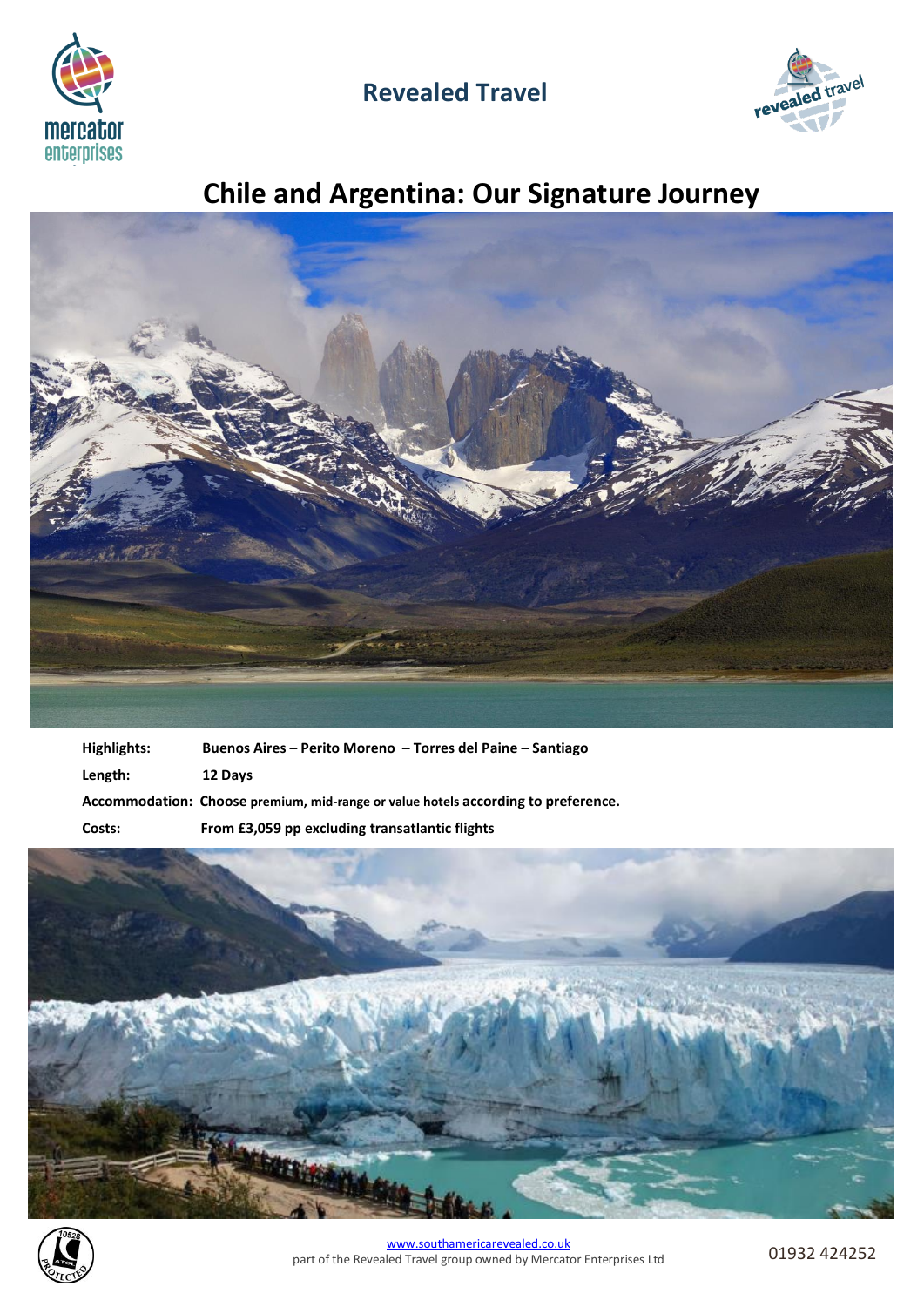## **Chile and Argentina: Our Signature Journey**

**Highlights: Buenos Aires – Perito Moreno – Torres del Paine – Santiago**

## **Number of Days: 12 Days**

## Days 1-4: Buenos Aires:

- Day 1: Arrival transfer from the airport to your hotel.
- Day 2: Half day city tour with private, English speaking guide. Optional dinner and Tango show.
- Day 3: Free day in Buenos Aires
- Day 4: Departure transfer to the airport in time for your flight to El Calafate

4 Buenos Aires is a modern and dynamic metropolis which manages to retain considerable charm and traditions. The endearing Recoleta district has tree-lined boulevards and elegance whilst the refurbished docklands area of Puerto Madero is now a thriving hubbub of restaurants, hotels and bars.

A tango show provides a display of intricate dance, evocative live music and songs known to every Argentine since childhood. If you would like us to book other activities, such as tango classes, a football tour, cycle rides, our Pope Francis tour, a day out at an estancia, a boat trip across the Rio de la Plata to Colonia in Uruguay or a visit to the Tigre Delta, please contact us.

## Days 4-7: El Calafate

- Day 4: Arrival transfer to your hotel; 3 nights' accommodation.
- Day 5: Full day excursion to Perito Moreno Glacier.
- Day 6: Free day for optional excursions.
- Day 7: Full day transfer by land to Torres del Paine, Chile

El Calafate sits on the shore of Lago Argentino and is your base from which to visit the Perito Moreno glacier. Unlike most glaciers, which are receding, Perito Moreno is advancing. If conditions allow, we thoroughly recommend the opportunity for glacier-walking with crampons (optional extra).

## Days 7-10: Torres del Paine:

- Day 7: Arrival transfer to your hotel; 3 nights' accommodation.
- Day 8: Excursions in Torres del Paine National Park
- Day 9: Excursions in Torres del Paine National Park.
- Day 10: Transfer to airport in time to check in for the flight to Santiago.

There is no shortage of excursions, treks and activities in Torres del Paine National Park. We recommend a full day tour to the Paine mastiff with a boat trip on Lago Grey for a close-up view of Grey glacier and half day excursions to Salto Grande and Laguna Azul.

## Days 10-12: Santiago:

- Day 10: Arrival transfer from the airport to your hotel.
- Day 11: Half day city tour with private, English speaking guide. Optional visit to a local vineyard.
- Day 12: Departure transfer to the airport.

The Chilean capital is a busy modern metropolis with a backdrop of the Andes.The city has a number of attractive parks, some 30 museums and about 40 art galleries of which the Chilean Museum of Pre-Colombian Art, near the 16<sup>th</sup> century Plaza de Armas in the heart of the city, is particularly noteworthy, both for the quality of objects and their presentation. Just west of the centre is the Barrio Brasil, a lively area of restautants, bars and cafes. East of the centre, near Plaza Italia in the Lastarria district, are Parque Forestal and Parque Balmaceda. The Concha y Toro vineyard is located in the Maipo valley just 25km south of the capital. Concha y Toro was founded in 1883 and is today the largest exporter of Chilean wine.